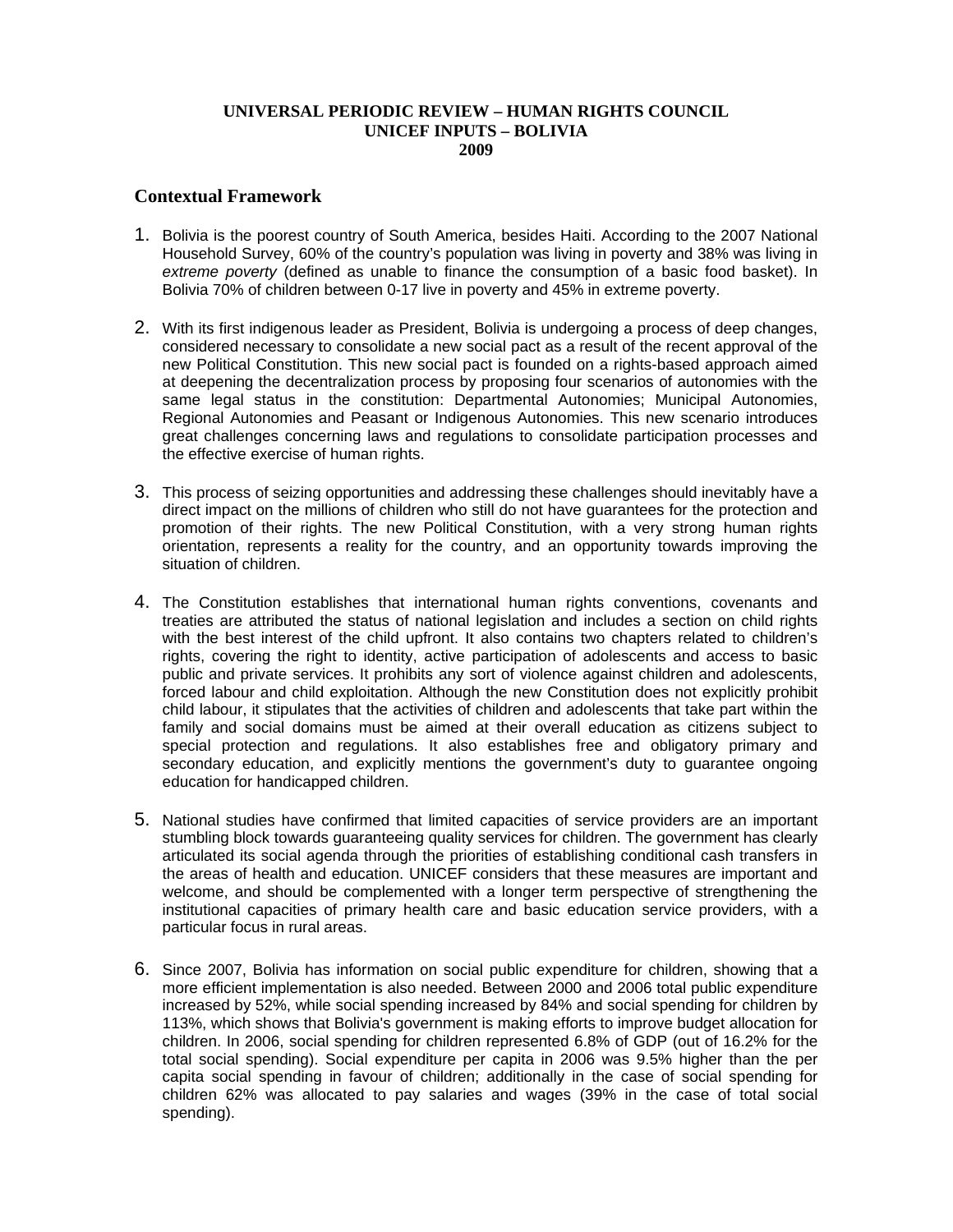- 7. The Bolivian government has increased investments for children and adolescents. However, the allocation of resources is oriented towards health and education, whereas child protection and justice are at a disadvantage. These two sectors receive the lowest proportion of child centered budgetary investments, and also the lowest levels of programmatic and budgetary implementation. As a result, human rights violations related to violence and abuse against children, commercial sexual exploitation of children and adolescents, human trafficking, street children, and children and adolescents deprived of their liberty are not yet fully attended.
- 8. Although the Children's and Adolescents' Code (1999) provides specific mechanisms to propose and monitor the implementation of public policies in favour of children and adolescents, as well as National and Departmental Councils and Municipal Commissions for Children and Adolescents, these have remained largely inoperative, limiting the adoption of an inter-sectoral and integrated approach on child rights issues. Also, the financial and human resources capacity of the Vice Ministry of Equality of Opportunities –VMEO - (former Vice Minister of Gender and Generational Affairs) remains limited.
- 9. Bolivia finalized the "National Plan for Equal Opportunities for Women" through a 2008 Supreme Decree. The plan seeks the reduction of gender gaps and has the mandate of achieving the recognition of women's contributions to the country's development. The theoretical framework of the plan acknowledges that Bolivia is a country with a very broad cultural diversity that requires all public policies, programmes and projects included in the plan in order to incorporate these sorts of considerations. As recommended by the CEDAW, it will be necessary to ensure the institutional stability of national mechanisms for women, at all levels of the Government giving them access to decision making and sufficient financial and human resources in the overall state administration.
- 10. High turnaround of authorities in the Ministries, national directorates and local authorities slow down the design and putting into practice of long-term plans to promote and ensure the full realization of the rights of children in social and economic areas that relate to them. Areas that require acceleration of efforts in order to meet the relevant Millennium Development Goals relate to poverty eradication, nutrition, water and sanitation and environmental sustainability.

# **II. Promotion and Protection of Children Rights**

- 11. Since 2003, Bolivia has seen increased participation of children going along with their parents in blockades and protests during social and political conflicts. Concerned with the protection of children during these political manifestations UNICEF developed jointly with UNDP a study of the public perceptions on the impact of social conflicts on children, to raise awareness on the protection of the rights of children in all situations, but especially in moments of conflict that can jeopardize their physical and emotional well-being. The study corroborates that a large number of Bolivians are conscious of the vulnerability of children in all violent situations, and it also concludes that the presence of children in demonstrations, manifestations and violent confrontations affects their basic rights.
- 12. Although several departmental authorities are carrying out initiatives to train and prepare future parents for national adoptions, mechanisms to monitor the post-adoption process are insufficient. There is a concern for the limited capacity of the Vice Ministry of Equality of Opportunity to adequately handle and follow up international adoptions.
- 13. Even though the national law allows only children younger than 6 years of age to accompany their parents in prison, the non-existence of other options combined with a competent judge approval, has led to 1744 children and adolescents living with their parents in the different penitentiaries of the country, most of them without judiciary authorization. A recent episode of sexual violence and sexual abuse involving a total of 7 children and adolescents living with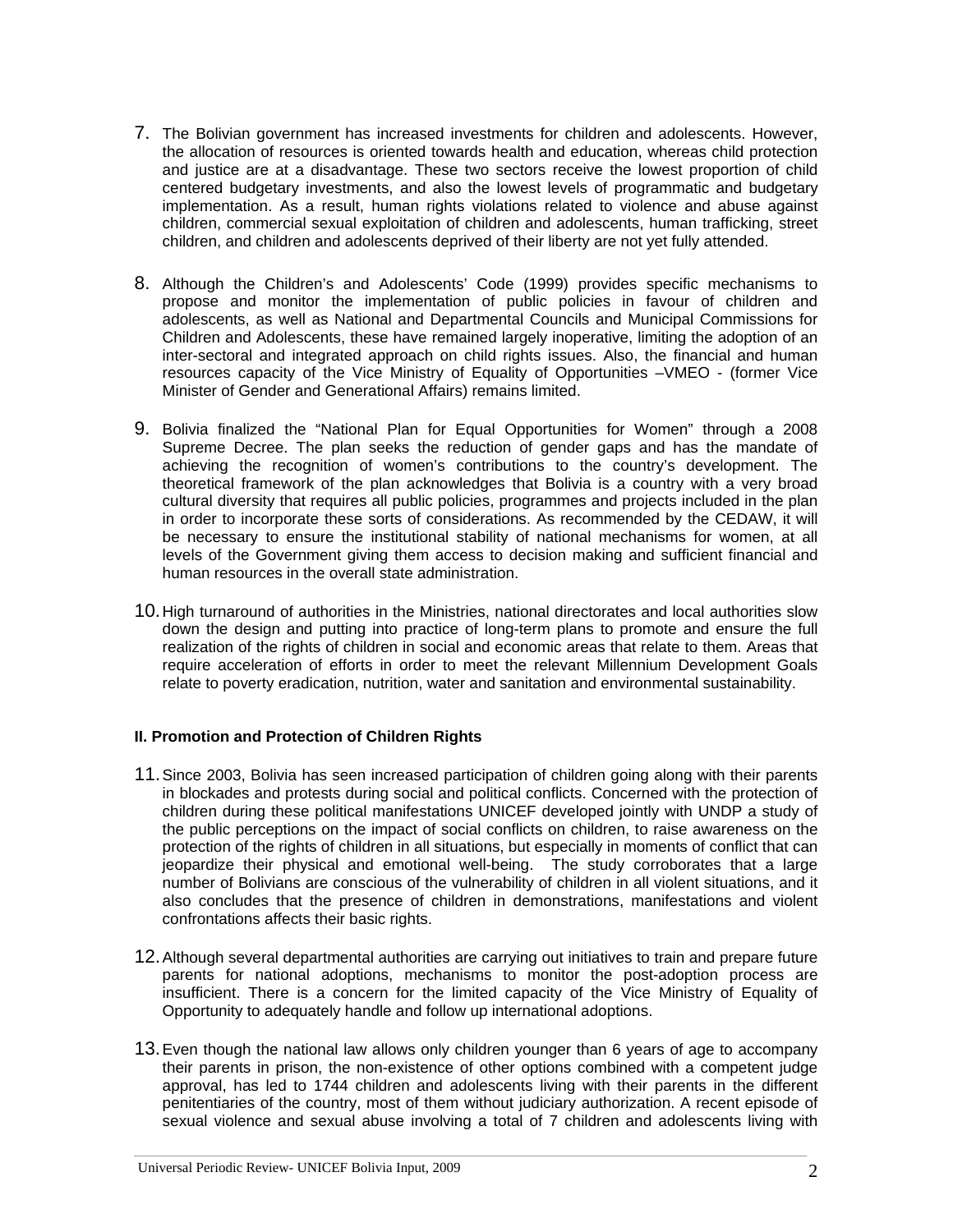their parents in La Paz is pushing both parents and authorities to facilitate the reinsertion of all children above the ten years of age in the original or extended families.

- 14. According to the Demographic and Health Survey, between 2000 and 2006, there has been an important reduction related to maternal mortality from 390 to 229 deaths per 100,000 live births; however, according to information for 2008 the reduction is minimum (222). For municipalities that are predominantly indigenous or with a minority of indigenous, institutionally attended childbirth is less than 50%. The Ministry of Health and Sports recently developed the Strategic National Plan to Improve Maternal, Perinatal and Neonatal Health, promoting an Intercultural Community Family Health Model to foster healthy habits for families and communities, especially in order to reduce the disparities in rural and indigenous communities.
- 15. Chronic malnutrition in children under the age of three years is 23.7% compared to 29% in 2003, with a much higher prevalence in rural areas and amongst indigenous populations. According to 2003 ENDSA data estimations, 51% of children between 6 and 59 months and 78% between 6 to 23 months suffer from anemia. In 2006, the National Zero Malnutrition Programme reported a baseline of 81.9% for the latter group, which indicates an increasing trend for children between 6 to 23 months. In 2004 the Government, as part of its national priorities, implemented the National Zero Malnutrition Programme which aims at eradicating chronic malnutrition by 2015. The programme includes various initiatives directed at achieving optimum practices on childhood feeding, conditional cash transfers, provision of a full range of micronutrients to children aged six months to two years and through the distribution of the "Nutri-Bebé" dietary supplement.
- 16. Between 1984 and 2008, 3,872 HIV/AIDS cases have been notified, of which 2,673 are HIV cases and 1,199 are AIDS cases. The gender ratio is 2 infected men per each infected woman. Of the total number of AIDS cases, currently 569 persons receive treatment<sup>[1](#page-2-0)</sup>. The prevalence of HIV notified cases in Bolivia is of 82 per one million inhabitants, while AIDS has a prevalence of 11 per one million. There has been a sustained and rapid increase of HIV and AIDS cases among pregnant women, adolescents and young people. So far, 26% of all cases are among adolescents between 15 to 24 years and 37% among young people from 25 to 34 years. Coverage of pregnant women to HIV rapid tests has increased from 8,000 in 2007 to 42,726 in 2008, an increase of 530%**.** Unfortunately, only 5% of total health establishment offers the rapid test, which is one of the reasons accounting for the still low coverage of rapid tests in pregnant women.
- 17. The Government of Bolivia developed a ten year National Plan of Basic Sanitation in 2001, which was subsequently reviewed in 2008. Bolivia is one the three countries in South America that are not on track to reach the Millennium Development Goal (MDG) in the sanitation sector (goal 7). The sanitation coverage remains preoccupying (43%) and the discrepancy between the urban area (54%) and the rural area (22%) illustrates very high disparities according to a UNICEF – WHO Joint Monitoring Programme Report, 2008.
- 18. With an U5MR of 63 per thousand live births, Bolivia is the country where the U5MR is the highest in South America. Safe hygiene practices such as hand washing at critical times and safe household water treatment and storage are key to contribute to an improved child survival and development strategy.
- 19. Measures have been implemented to improve coverage through the implementation and execution of the Educational Reform Act of 2008 and the delivery of the Bono Juancito Pinto (a governmental conditional cash transfer that is paid out to parents for the benefit of their children). The Educational Reform Act has helped to prevent students from leaving school early, which has improved the drop-out rate.

 $\overline{a}$ 

#### Universal Periodic Review- UNICEF Bolivia Input, 2009 3

<span id="page-2-0"></span><sup>1</sup> Source: STI/HIV/AIDS, Health Ministry: 1984-2008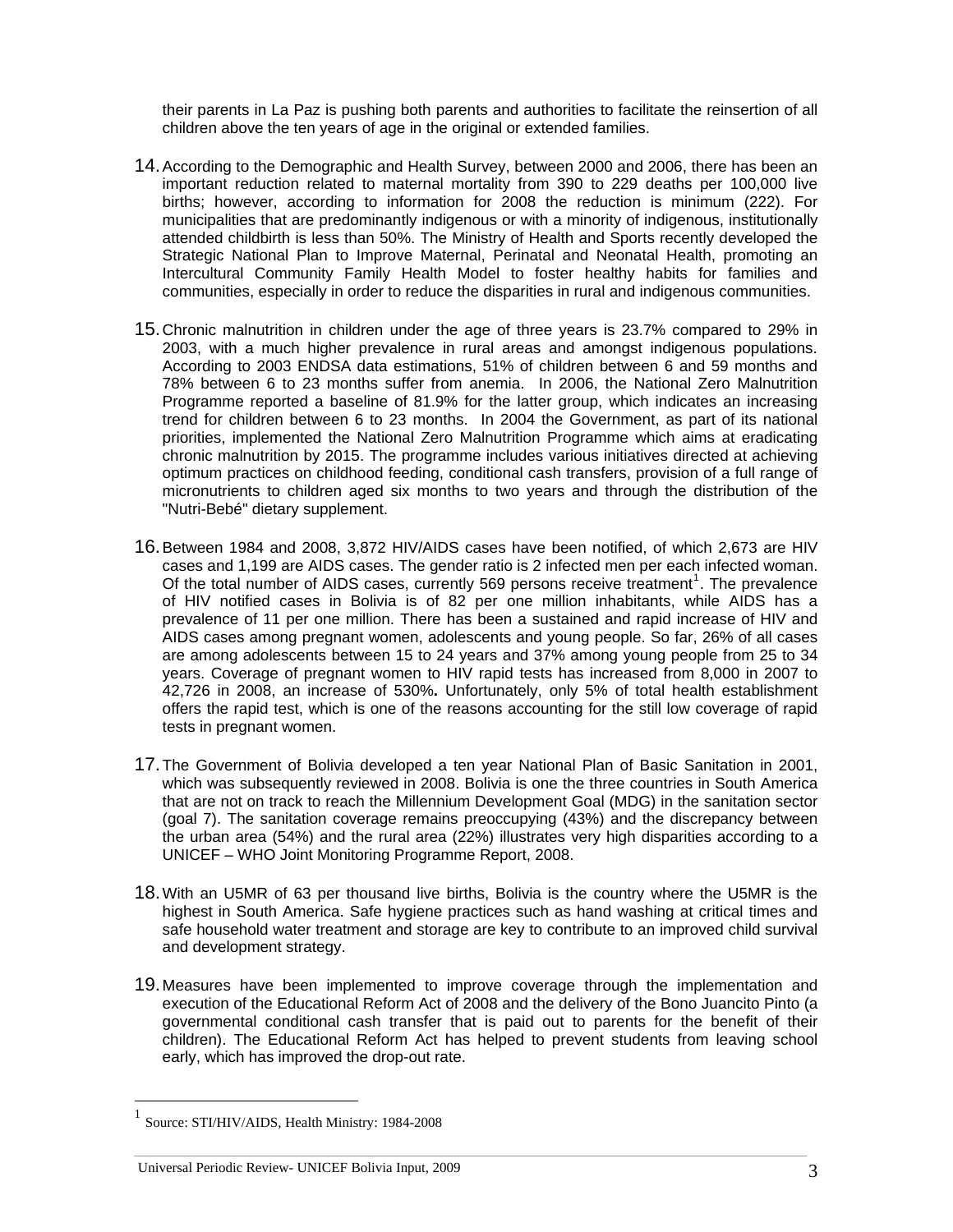- 20. The Quality Measurement System of education (SIMECAL) of the Ministry of Education needs to be sustained or an alternative functioning internal and/or external quality assurance mechanism, to guarantee the regularly measurement of access to quality basic education for all children, gender and inter-cultural equity and equality, health, protection, provision of water & sanitation, participation and effective education.
- 21. With regards to the issue of illiteracy, it is recommendable to strengthen the institutional coordination between the post-literacy programme and other formal and non-formal education initiatives; and strengthen a pluri-lingual and pluri-national strategy and cultural adaptation of the teaching and learning materials. The incorporation of the Human Right-based Approach and Life Skills Approach in the post-literacy programme is recommended in order to ensure the integrated development of beneficiaries of the programme and full access to Human Rights.
- 22. Access to quality integrated Early Childhood Development (ECD) services for children under the age of six years remains one of the main concerns in Bolivia. Reliable (gender disaggregated, urban-rural, and disaggregated by ethnic group, etc.) data on access to services for children younger than four years of age is not available. Available data on children aged four to five years suggests that only an estimated 43 per cent girls and boys have access to pre-school services and 53 per cent of girls and boys starting primary school have not benefited from pre-school education. Low participation of children and parents in ECD services is due to the low offer of integrated services, low demand (partly due to lack of information and capacity building of parents/families) and low quality of the service delivered.
- 23. Although the gradual establishment of Municipal Child Defence Offices in both the urban and rural areas of the country is a positive achievement (306 in 266 municipalities), the national child protection system in the country still has a long way to go in its efforts to establish and implement a comprehensive structure for the protection of children's rights.
- 24. Currently, 831 adolescents and youths under the age of 21 are currently detained, of whom, 107 are adolescents held in centres run by the 9 Departmental Social Services, and 724 are youths and adolescents held in communal penitentiaries with adults. The application of restorative justice and alternatives to custodial sentencing, need to be implemented to ensure the application of international legal standards and adolescent development programmes to prevent juvenile crime and delinquency.
- 25. The new Politic Constitution in its article 61 prohibits forced labour and the economic exploitation of children and adolescents. Nevertheless, working activities realized by children and adolescents within family and societal settings are regarded as important to their integral development, and this is considered a strong cultural norm in Bolivia. A joint collaboration between UNICEF and the ILO is allowing the Ministry of Labour to accelerate interventions for the eradication of the worst forms of child labour in the sugar cane, chestnut and mining industries. Bolivia has also identified the worst forms of child labour in the country and several social responsibility initiatives have been undertaken by the private sector to improve the living conditions of workers and their children in the agricultural sector. It is of high importance that legal reform initiatives do not reduce the minimum age of entry into the labour market (currently set at 14), and that norms to regulate apprenticeships are set and implemented. Furthermore, it is commendable to accelerate actions to ensure children, adolescents, and their families living in particularly vulnerable areas have access to better opportunities for human and economic development.
- 26. Between 2005 and 2008 the Police registered a total of 1313 cases of disappeared persons, of which 465 were children and adolescents. Although Special Police Units specialized in the fight against trafficking of persons have been established in 4 departmental capitals, the insufficient financial and human resources prevent them to operate effectively. In 2006, the Bolivian Government approved the law 3325 on the "Trafficking of persons and others related crimes", which typifies the crime of trafficking but does not foresees guarantees and special protection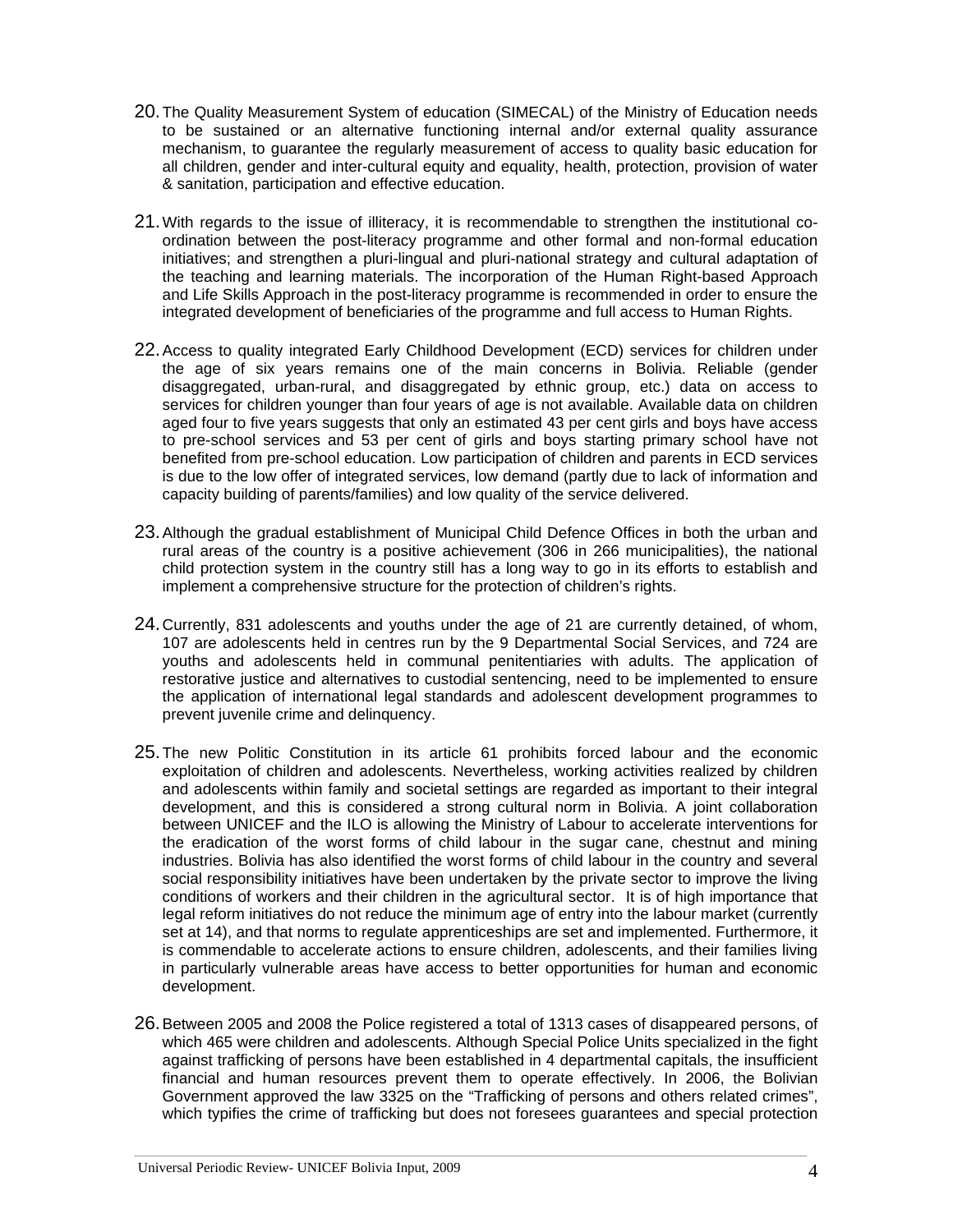measures for the victims. To this end a new integral law project is being designed to facilitate penal prosecution of clients and to promote the prevention, protection and assistance to victims of this crime. There are almost no data available on the number of children and adolescents victims of commercial sexual exploitation, but civil society organizations working in the field state that a growing number of children and adolescents are victims of this crime.

- 27. Although official research has not been carried out, it is estimated that over 3,700 children and adolescents live in the streets of the main urban centres of the country, feared to be constantly exposed to violence, sexual exploitation, discrimination, drug consumption, and police brutality. Although a plethora of initiatives carried out by NGOs are trying to improve the lives of these children and adolescents, the non existence of a national plan of action and institutional weakness of child protection authorities, hinders the putting into practice of policies to include a human rights approach focusing on prevention and on strengthening the capacity of families to respond to the risks, as well as adequate family-societal reinsertion of children and adolescents living in the streets.
- 28. Bolivia is prone to natural emergencies and has a strong legal framework on Disaster Risk Reduction and Attention in Emergencies where a new national System has been established for the organization of the Operative Centres of Emergencies (COE) at different geographical levels; Children and women, as the most vulnerable groups, typically represent half of the population affected by emergencies, and yet do not receive the required policy attention and prioritization. Evaluations of recent disasters in the country showed that the national system for attention of disasters takes into account mainly families as a whole unit without a clear distinction of children and pregnant women according to their needs and rights.

### **III. UNICEF Bolivia recommends:**

- 29. That Bolivia strengthens the overall legal framework on child rights and child protection, through a comprehensive approach to improve the child legislative system, including those measures related to budgetary allocations.
- 30. Training and awareness of the CRC (Convention of the rights of the Child) and its protective mechanisms among rights holders and duty bearers, and to publicise widely human rights conventions, reports and recommendations made by Human and Children's Rights Committees. It also recommends that Bolivia systematically integrates the CRC and CEDAW into the curriculum of the education system.
- 31. Promotion of consistent training and capacity building in the human rights-based approach to programming required for government and civil society partners at national, departmental and municipal levels. It is recommended that a stronger social mobilization approach, involving the government, civil society and the private sector, be used to complement training and capacity building. Pending actions be considered by the State Party include the finalization of the National Plan of Action for Children and the establishment of the National Children's Council.
- 32. That more efforts be invested in ensuring that children and adolescents are better served and protected by justice systems, and in particular, that a child-rights focus is incorporated in: 1) state-run justice and law enforcement institutions, including the judiciary (criminal and civil), justice and interior ministers, the police, prisons, criminal investigations and prosecution services, and 2) non-state justice mechanisms like the constitutionally acknowledged traditional, customary, religious and informal mechanisms that deal with disputes at the community levels.
- 33. That the health budget be increased in order to be make more effective the implementation of different health care delivery models; strengthen initiatives that give a stronger role to the community in the development of a positive culture on pregnant women's health care; and more emphasis to be placed on the implementation of neonatal mortality reduction initiatives